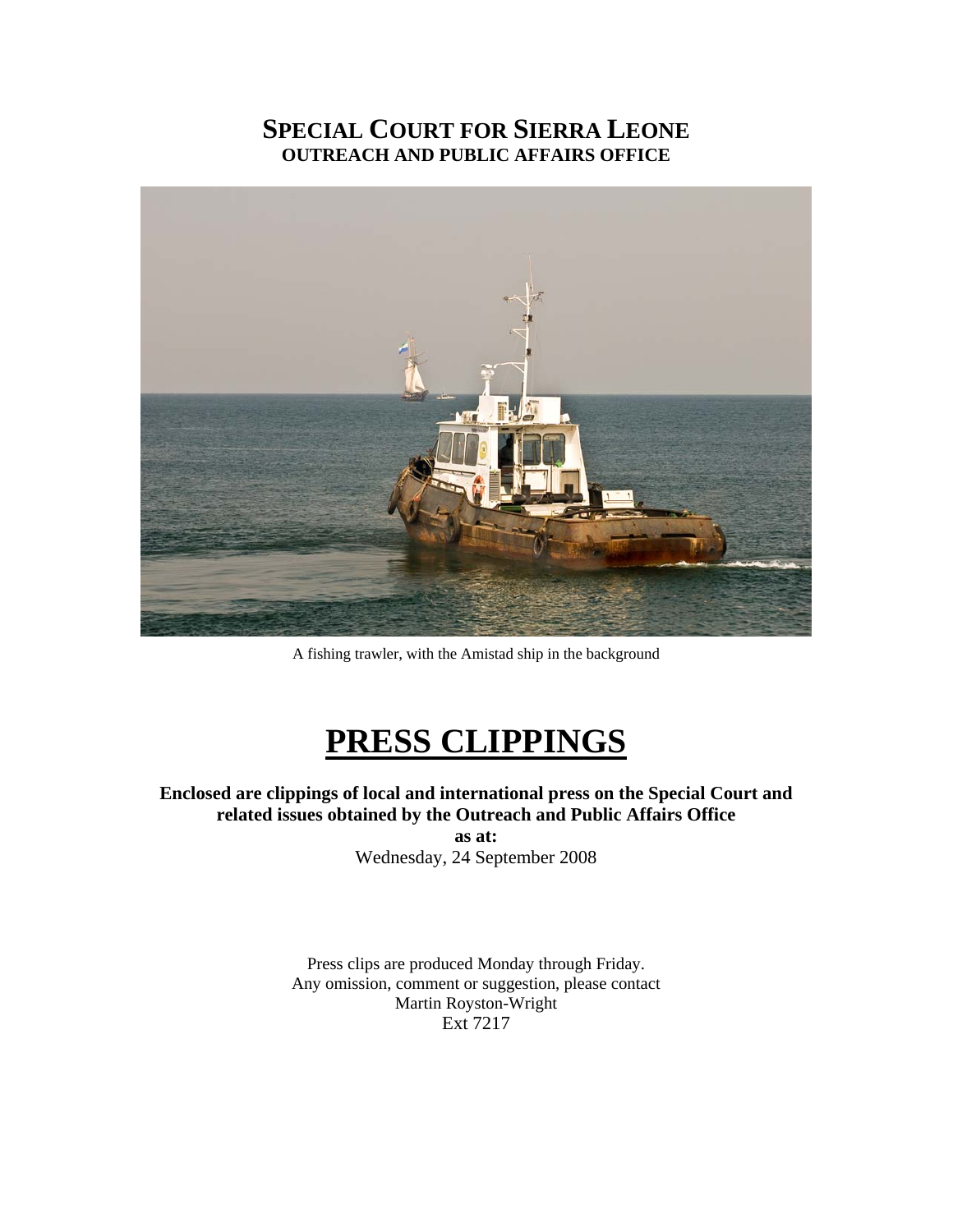| <b>Local News</b>                                                                   |             |
|-------------------------------------------------------------------------------------|-------------|
| Torture Trial Begins for Ex-Liberian Leader's Son / Awoko                           | Page 3      |
| C.J. Urges Judiciary to Preserve Integrity / Standard Times                         | Page 4      |
| <b>International News</b>                                                           |             |
| Report from The Hague / BBC World Service Trust                                     | Pages 5-6   |
| Sierra Leonean Refugees Move to New Homes After UN-Funded Repairs / UN News Service | Page 7      |
| UNMIL Public Information Office Complete Media Summaries / UNMIL                    | Pages 8-10  |
| UN Blue Helmets Help Spur Recent Progress, General Assembly Hears / UN News Service | Page 11     |
| Ex-Child Fighter Explains Cannibalism in ULIMO-K / Star Radio (Liberia)             | Page 12     |
| Ex-Taylor Government Child Combatant Recounts Experience / The Enquirer             | Pages 13-14 |
| Paris May Support a Freeze of ICC Indictment of Sudan President Bashir / VOA        | Pages 15-16 |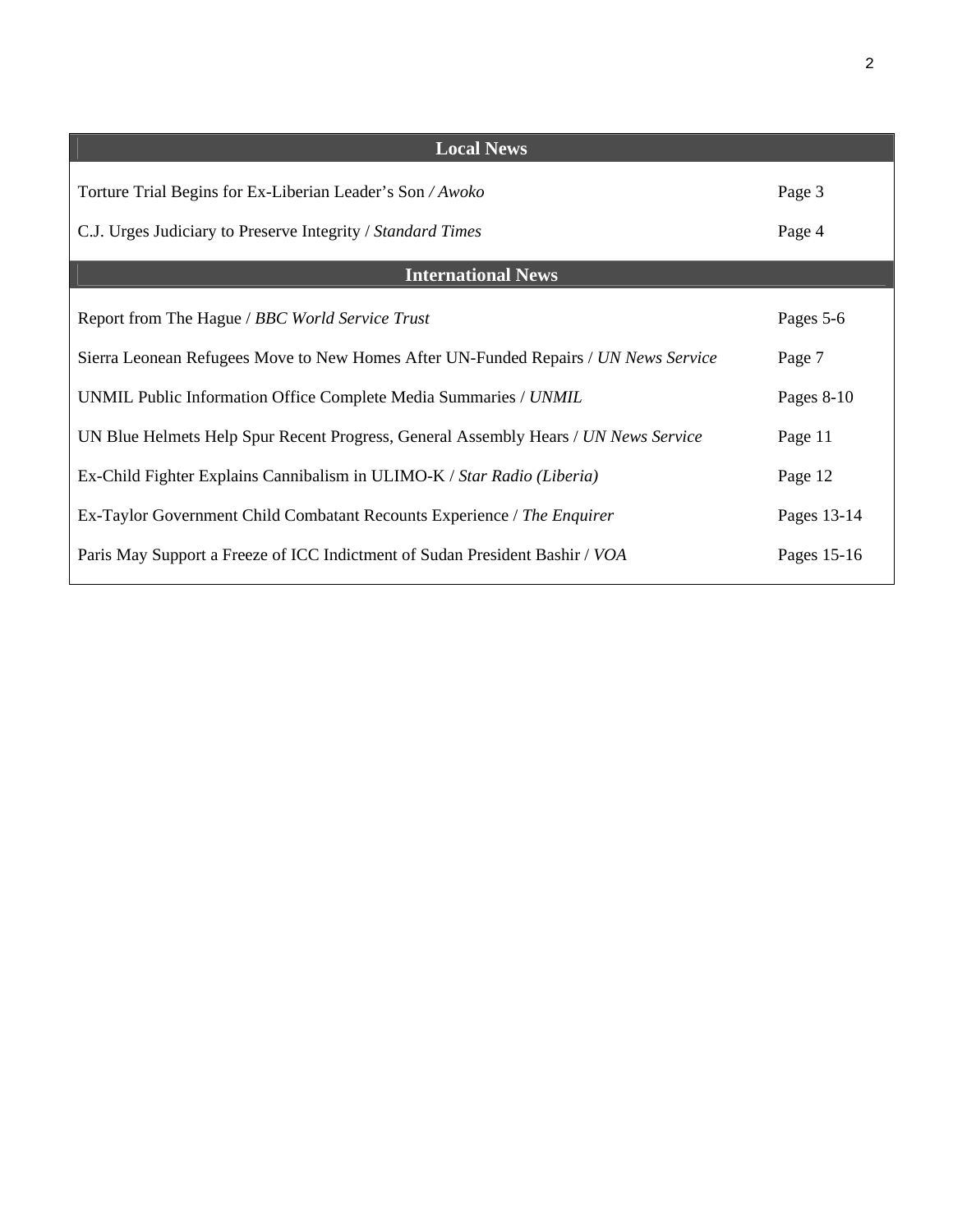# *<u>Jrture Trial Begins For Ex-Liberian Leader's Son</u>*

ury selection begins this week in Miami in the torture trial of Liberian President Charles Taylor's son - the first test of a 1994 law that makes it a crime for U.S. eitizens to commit human rights violations overseas.

Jr., also known as Charles McArthur Emmanuel, was born in Boston in 1977. When his father took power in Liberia in 1997, Taylor followed and became the head of the paramilitary Anti-Terrorist Unit, or "Demon Forces," which became notorious for abuses against civilians.

Elise Keppler, senior counsel with Human Rights Watch, says the landmark case is important not just for Liberia, but for the United States.

"This trial is very significant in sending a signal that the U.S. government is looking to ensure that alleged perpetrators do not escape justice for torture when committed abroad," Keppler says. "But what we'll be looking for is that this law is

the future."

In 2006, federal authorities arrested Taylor as he tried to enter the U.S. from Trinidad. a day after his father was arrested in Africa. He was initially held on a passport violation, but was later Charles "Chuckie" Taylor charged with torturing at least seven people in Liberia.

Taylor, 31, is accused of ordering the summary execution of four men and taking a direct hand in the torture of several others, according to the indictment. He allegedly took part in beatings and used molten plastic, scalding water and electric shocks to torture his victims.

Some of those men are expected to be among the witnesses slated to testify against Taylor. They are likely to speak from behind screens or in some other manner that will protect them from possible retaliation.

Taylor's lawyer, Miguel Caridad, told the Associated Press that he intends to challenge the witnesses' credibility.

"Might they exaggerate or

applied much more actively in fabricate torture at the hands of the defendant in order to seek and obtain asylum in the West?" Caridad says. "The question answers itself."

In pre-trial motions, Caridad also sought access to a classified list of interrogation techniques approved and used by the CIA, saying he believes that some of the acts his client is charged with are similar to interrogation techniques approved by the United States. U.S. District Judge Cecilia Altonaga denied the request.

If convicted of the charges, Taylor may face life in prison. His trial also marks one of the first times anyone has been prosecuted for human rights violations in Liberia during Charles Taylor's regime.

During that time - and the several years of civil war that preceded it tens of thousands of Liberians fled the country. Many took refuge in the

United States. Maryland lawyer Mohamedu Jones was among them. "The particular allegations against Chuckie Taylor are just so heinous. A lot of folks that I've talked to are just simply pleased he's going to

have to answer for his miles away at a U.N. tribunal alleged crimes," Jones says.

As Taylor's trial begins in Miami, his father is

in The Hague, Netherlands. Charles Taylor is charged with committing war crimes in neighboring Sierra Leone standing trial thousands of during that country's civil war.

ş.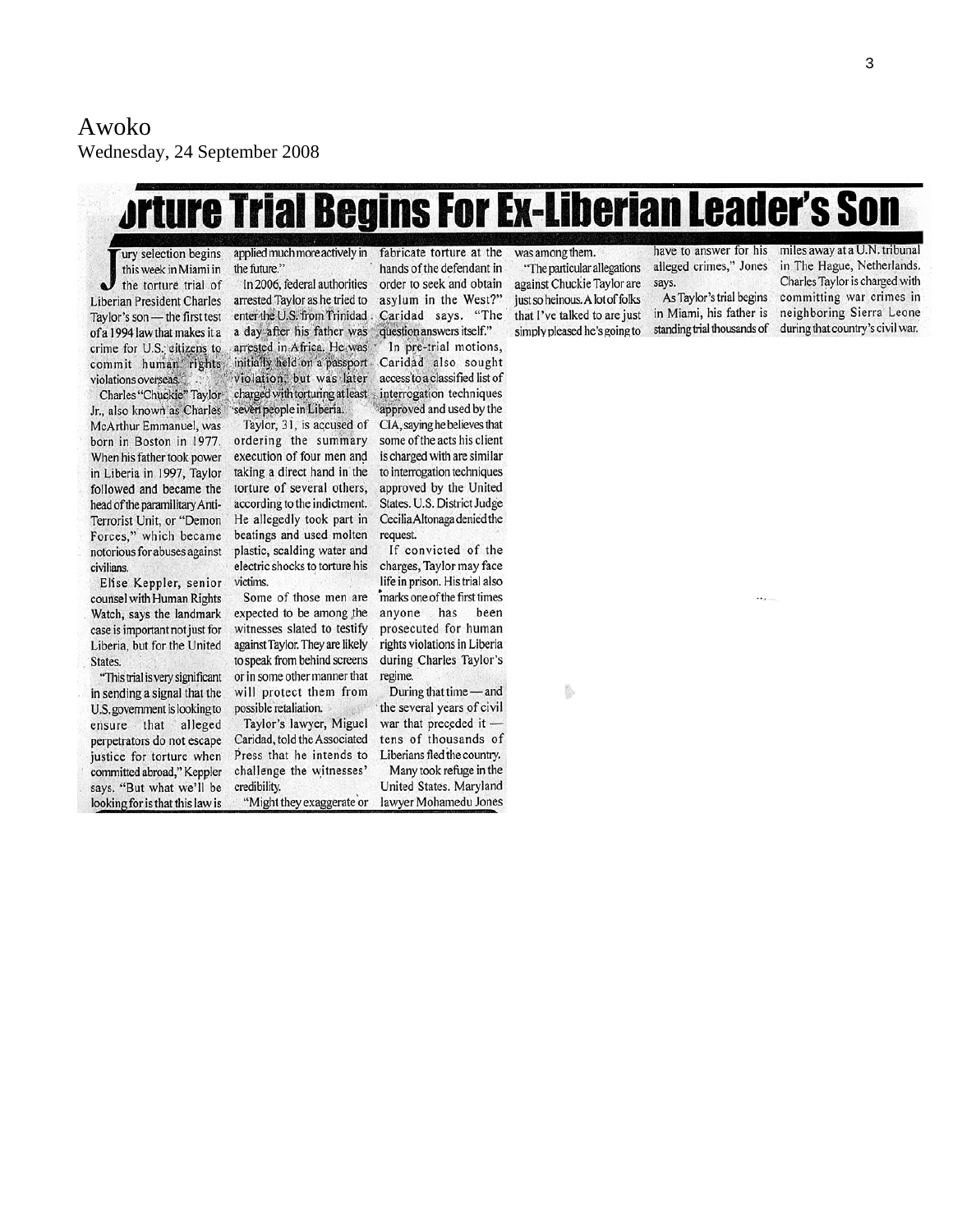Standard Times Wednesday, 24 September 2008

# C.J. urges Judiciary to preserve integrity

#### BY ALHAJI SAIDU KAMARA

The Chief Justice, Hon. Justice Umu Hawa Tejan-Jalloh has admonished staff of the judiciary to focus on trends that may protect and preserve the integrity of the Judiciary Department.

She revealed that the incidence of staff delaying cases on grounds of soliciting bribes from litigants did not augur well for the image of the service. She was speaking at the official opening of the Judicial

Year which was climaxed with a Muslim prayer at the Freetown Central Mosque and Christian Thanksgiving Service at the Cathedral Church. Justice Umu Hawa Tejan-Jalloh pointed out that the unacceptable factors have contributed in no small measure to effectively deny litigants of their constitutional rights of trial. Speaking on the theme Uniting to ensure Better Working Condition and the Success of the Judicial Re-

form, she said that to save the situation, the first approach should be the attitude of staff to work.

Justice Tejan-Jalloh expressed the desire for all to change their attitudes and work as if their lives depended on the service.

She called on the attention of the staff to avoid corrupt practices and said that it was regrettable that some went to the extent of posing as lawyers and duping the public.

As the third arm of government, she said, the judiciary has an obligation to serve the general public at all times with truth. She said that in recent years, the motion of access to justice had attracted increasing attention, particularly in judicial reforms, adding that the proceeds of judicial reforms worldwide had strengthened the judiciary's role in enhancing transparency and accountability.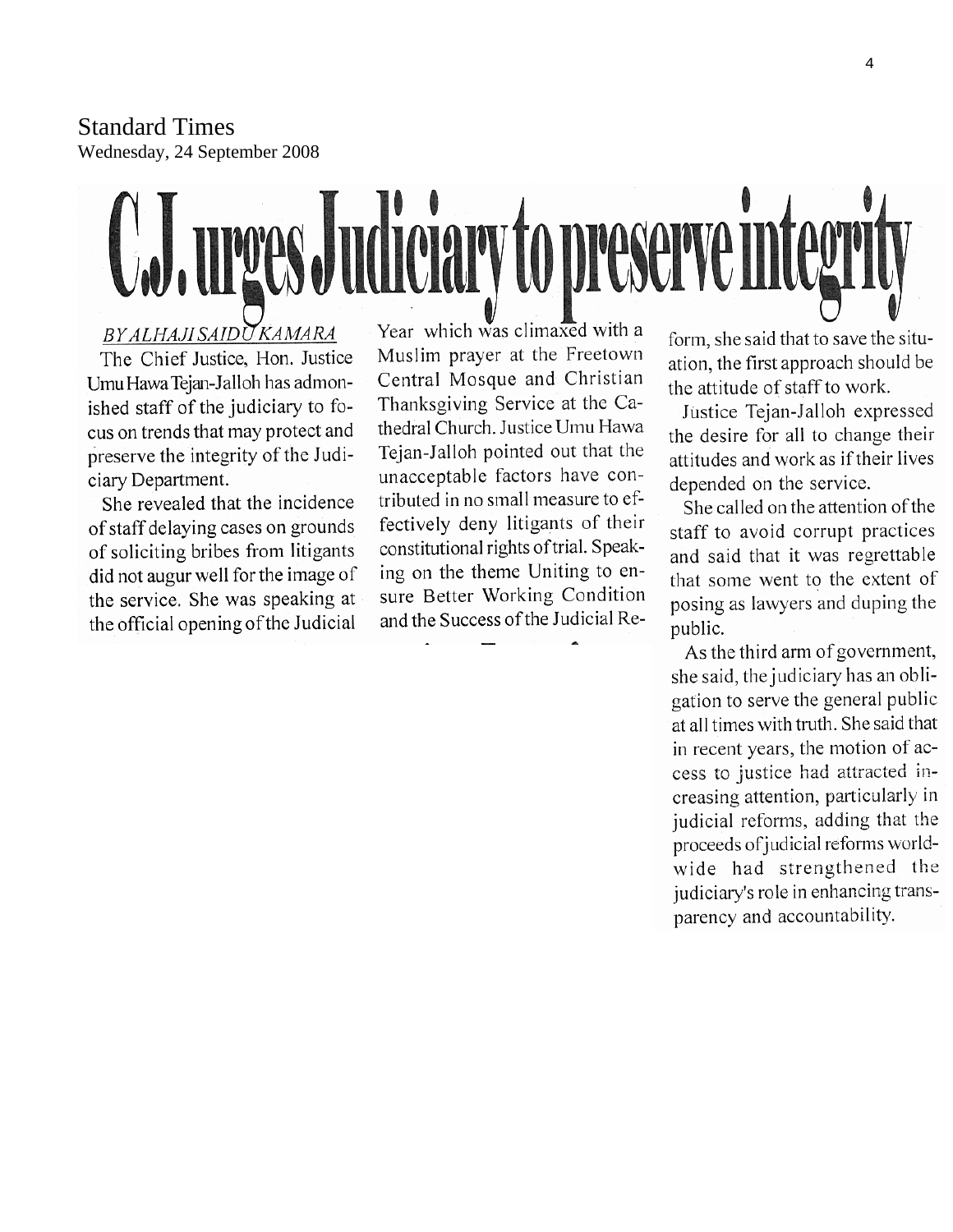BBC World Service Trust September 23 Script

#### **Report From The Hague**

#### By Joseph Cheeseman

The Former Radio France International Correspondent, now Professor of African Studies at the Duke University, Stephen Smith has ended his testimonies in The Hague with Taylor's defence team pointing fingers to other groups they claimed illegally intervened in the Sierra Leone conflict. The Defence Team also provided justification for the birth of Taylor's National Patriotic Front, NPFL and the uprising which led to President Samuel Doe's death. Joseph Cheeseman reports from The Hague.

CHEESEMAN: Taylor's Lawyer, Terry Munyard directed the court's attention to an article written in the Newsletter, Africa Confidential naming Sandline, a British Security Firm and the Executive Outcome of South Africa as the two alleged mercenary groups that intervened illegally in the Sierra Leone's conflict.

 The Defence Lawyers alleged members of Executive Outcome and Sandline had the desire to exploit Sierra Leone's diamonds.

Mr. Charles Taylor, the client of the defence team is accused of aiding the RUF with arms and fighters to launch a rebel war in Sierra Leone which lasted more than a decade.

The Defence Team also provided justification for the uprising launched by Charles Taylor's NPFL against Former Liberian President, Samuel Doe's Government. Defence Lawyer Terry Munyard read to the witness an Africa Confidential article accusing Former Liberian President Samuel Doe of embezzling huge sum of money from international aid to Liberia.

MUNYARD: It's right, isn't it, that the (indistinct) invasion of Liberia arose in the context of huge popular dissent towards the government?

SMITH: This is perfectly correct, as it is correct to say that usually when a government in Africa is overthrown there is huge enthusiasm that usually, and I know that I generalize, doesn't last very long.

MUNYARD: A revolution led by someone, and it happened to be Charles Taylor, was almost bound to happen, would you agree?

SMITH: I would agree that under the prevailing circumstances it wouldn't come as a huge surprise, yes.

Professor Stephen Smith, the prosecution  $42<sup>nd</sup>$  witness also quickly pointed out in his response that Charles Taylor too was accused of embezzling nearly one million dollars.

On re-direct examination, Prosecution Lawyer, Mohammed Bangura reviewed the witness' coverage of the civil wars in the Liberia and Sierra Leone. Mr. Bangura asked the witness to do a comparative analysis of the terrors that took place in the two neighbouring countries. Mr. Smith started with the shooting of a man in Monrovia by Taylor's NPFL.

SMITH: Not speaking the correct language that was expected from him, he was shot right in front of us journalists and photographers. Obviously for no reason at all he got shot, and things like this happened almost every day in Liberia, so there was outright terror. The idiom of terror that was used to express or to convey political messages in Sierra Leone became world wide know as (indistinct) amputations. In Sierra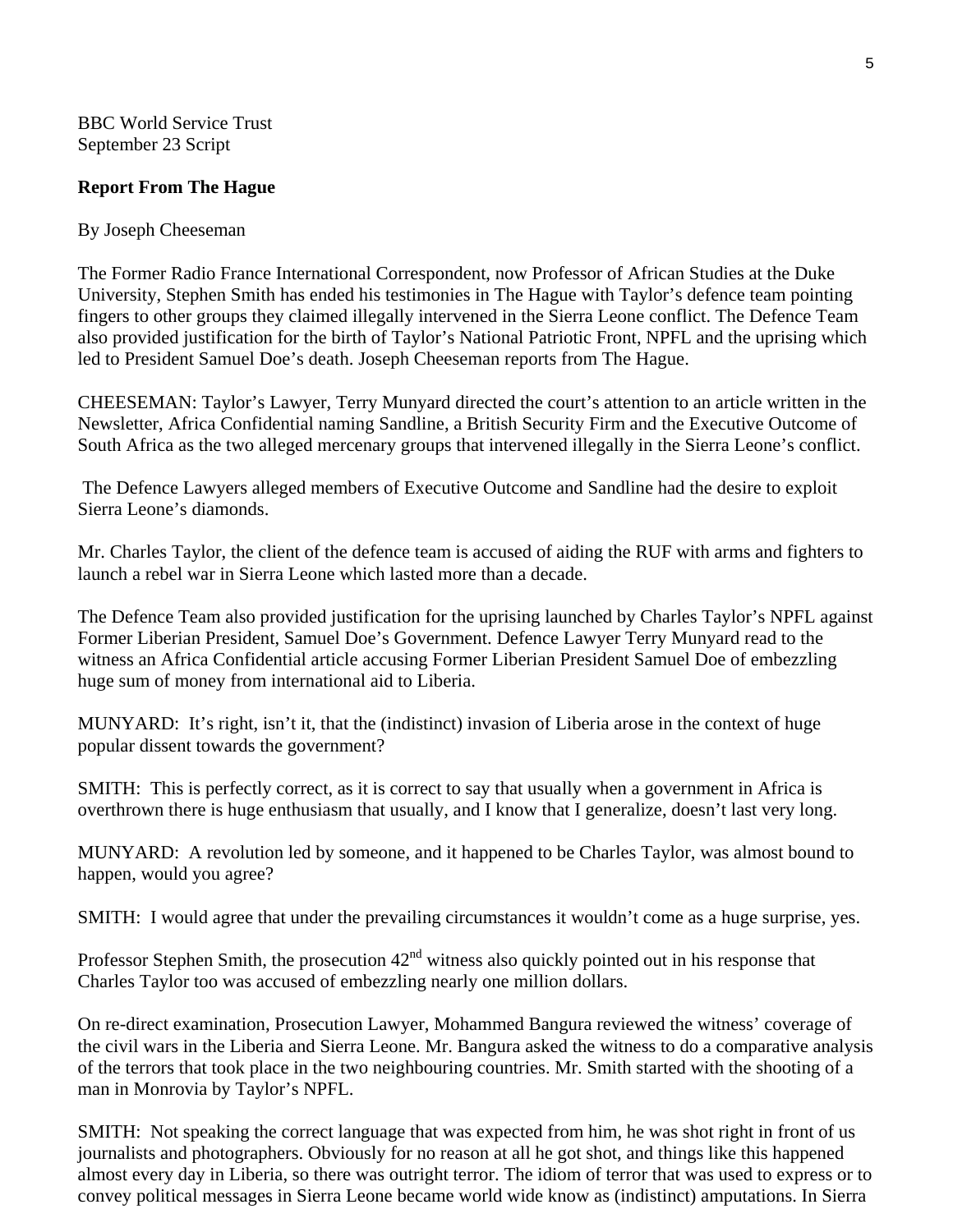Leone this specific uprising took the form of using the human body in sort of bio-politics to convey political messages that were messages of terror.

CHEESEMAN: The prosecution  $43<sup>rd</sup>$  witness took the stand Tuesday afternoon and testified to the execution of six civilians by both AFRC and RUF. Mr. Adesanya Hyde, an Assistant Superintendent of Police in Sierra Leone also testified to the killing of 42 police officers by the Civil Defence Force known as Kamajors. The Kamajors were loyal to the government of Former Sierra Leonean President Tejan Kabba. Mr. Hyde previously testified in the RUF trial in Freetown, so his previous testimonies were only handed to the defence team for cross-examination.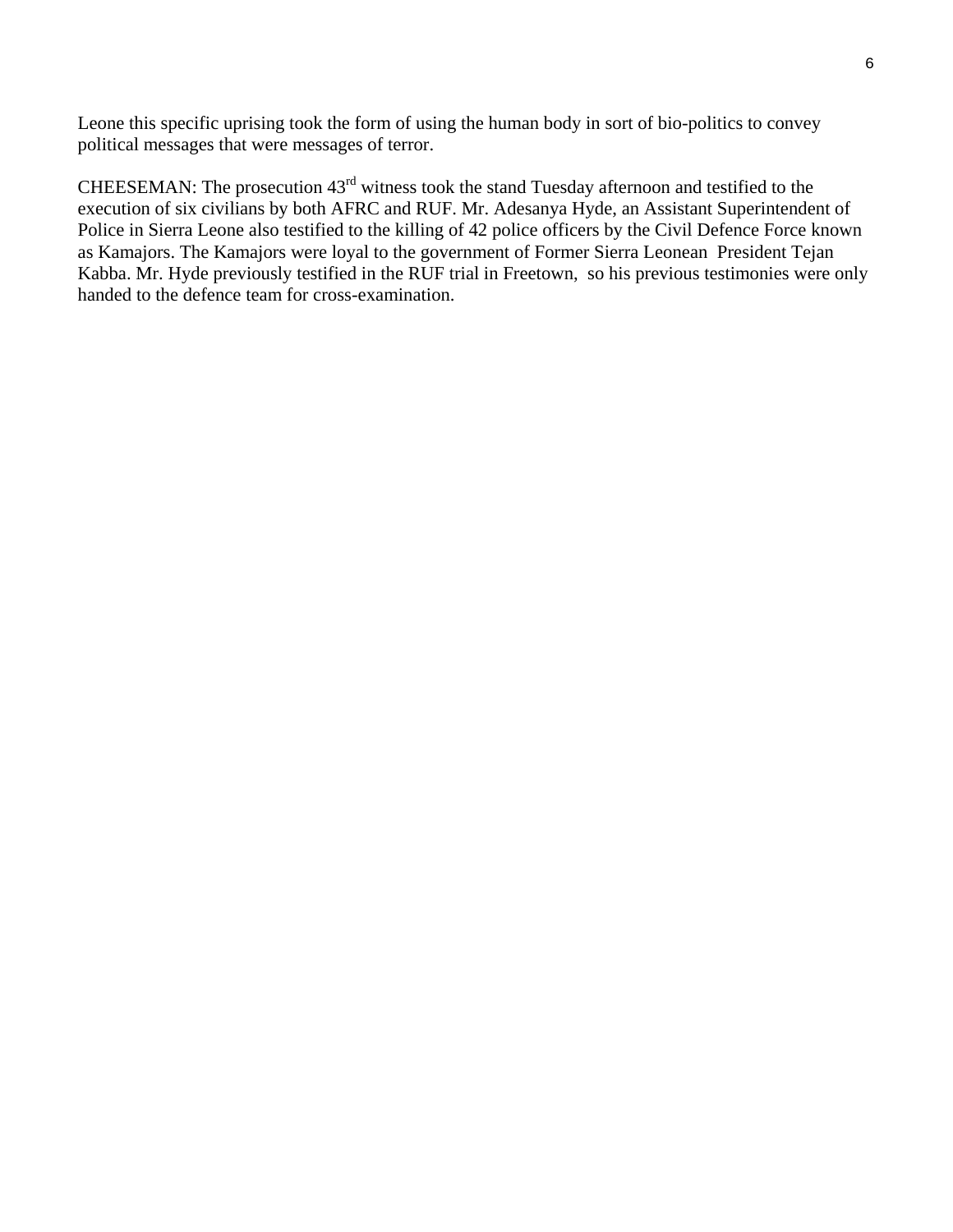#### UN News Service (New York) Tuesday, 23 September 2008

#### **Sierra Leonean Refugees Move to New Homes After UN-Funded Repairs**

Sixteen refugee families living in Liberia now have a place to call home thanks to the efforts of the United Nations High Commissioner for Refugees (UNHCR) which funded the rehabilitation of 32 houses for Sierra Leoneans who cannot go back to their homeland or are unwilling to repatriate.

During the height of Sierra Leone's civil conflict as many as two million of the country's six million citizens were displaced with some 490,000 fleeing to Liberia and Guinea.

With UNHCR's help more than 179,000 Sierra Leonean refugees returned home voluntarily between September 2000 and July 2004, while many others returned by their own means.

The renovations are part of a process to locally integrate some 3,500 Sierra Leonean refugees living in camps in Liberia. The first batch of 118 people moved into their new homes in Bensonville in Montserrado County last weekend, after making the 60-kilometre journey from the Banjor and Samukai camps.

Welcoming the group to their new community, UNHCR Senior Protection Officer Sharon Cooper told the Sierra Leoneans to no longer consider themselves as refugees. She said they were now on the road to becoming permanent Liberian citizens and should work in harmony with locals to develop their new community.

As part of the local integration process, a further 110 houses are under construction, including 50 in Bensonville and 60 in the nearby town of Memeh.

Last June, the agency announced that as of 31 December Sierra Leoneans who fled their country in the 1990s will no longer be considered refugees since the root causes of the refugee problem in their homeland no longer exist.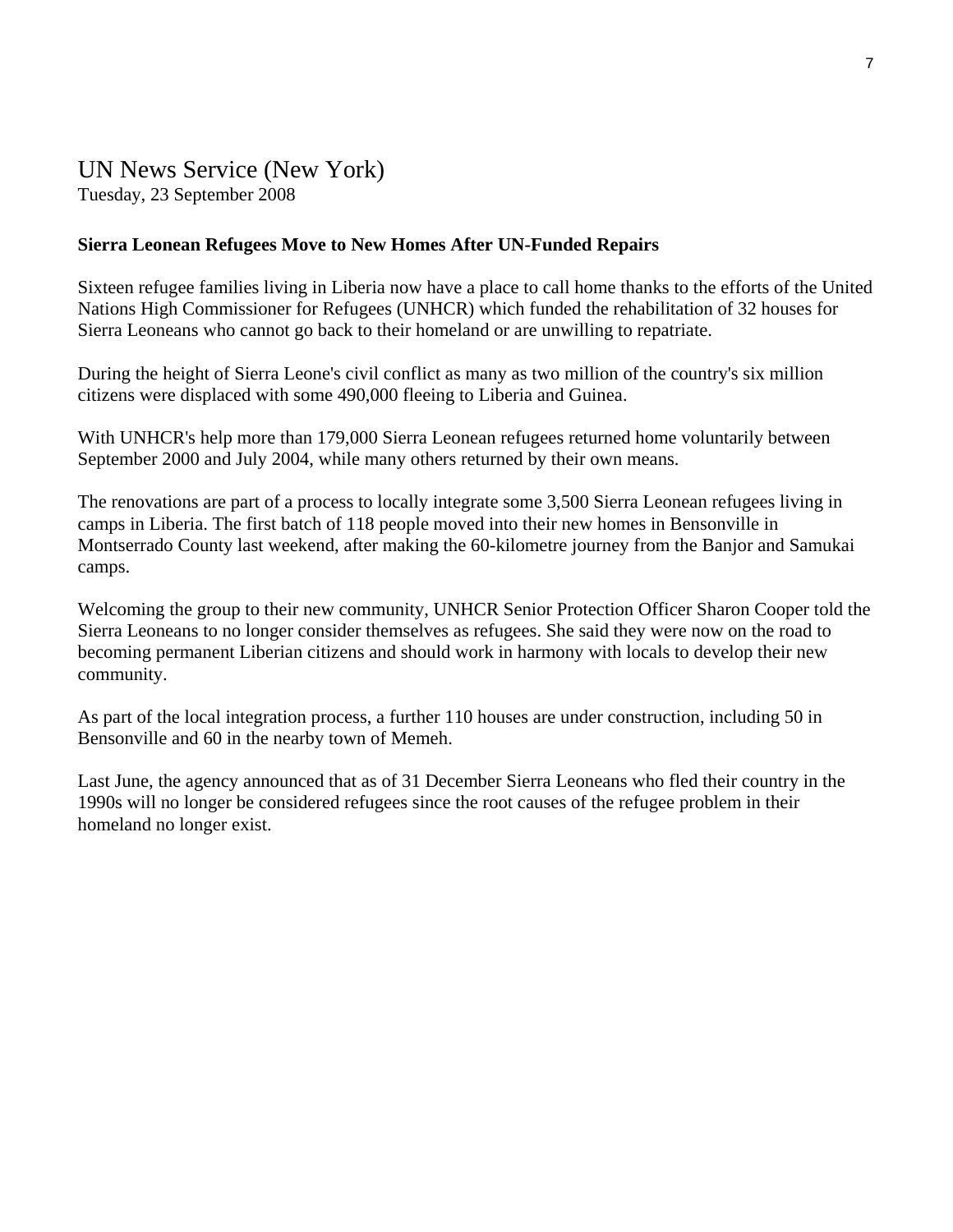

United Nations Mission in Liberia (UNMIL)

#### **UNMIL Public Information Office Complete Media Summaries 23 September 2008**

*[The media summaries and press clips do not necessarily represent the views of UNMIL.]* 

#### **Newspaper Summary**

#### **OPIC Approves US\$112m loan for Electricity in Liberia**

(Informer, The Analyst, Heritage, Daily Observer, The Inquirer)

- The media reports that Buchanan Renewables B.V. has announced that the Board of Directors of the Overseas Private Investment Corporation (OPIC) approved a loan of up to US\$112,000,000 to Buchanan's subsidiary in Liberia, Buchanan Renewables (Monrovia) Power, Inc. for a 35-megawatt independent biomass power project that will provide electricity from renewable sources to Monrovia, Liberia and its surrounding area. The approval of the loan by OPIC is a key towards enabling planned construction to begin by January 2009.
- It comes two months after an agreement was signed between Buchanan and the Liberian Ministry of Lands, Mines and Energy, which provided the basic terms for the concession agreement with the Government of Liberia and the power purchase agreement with the Liberian Electricity Corporation. Buchanan plans to construct the 35-megawatt power generation near Kakata in Margibi County. The power plant will be fueled with woodchips from Liberian rubber trees that are beyond their useful life and must be removed to make way for new and productive rubber trees.

#### **Police on Alert for Disgruntled Demonstrators**

(New Democrat)

- Police say they remain on alert for disgruntled ex-military and security officers repeating demands that the government owes them benefits and therefore vowing street protests. Following reports they were preparing to demonstrate, security officials intervened and brought the situation under control. In a release, the disbanded security officers claimed Government has again agreed to settle their claimed arrears.
- But the Ministry of Justice, in a release, warned that it would not tolerate the disruption of peace from any quarters. The ex-security men have been in a seesaw battle with government for over a year now claiming benefits allegedly owed them. They claim their benefits for retirement have not been paid, but government has claimed the contrary.

#### **"Cocaine Was Destroyed and Burnt" - First State Witness Says**

(The Analyst, The Inquirer, Daily Observer, Heritage, National Chronicle)

- The government's first witness in the US\$500 million drugs case, yesterday, September 22, 2008, testified that 92 barrels of cocaine, reportedly burnt by State securities, were found with the nine Ghanaians who have been indicted for drugs trafficking.
- Sumo Akoi, a staff from the Criminal Investigation Division of the LNP Drugs Section told Criminal Court "C" that the 92 barrels that were destroyed or burnt were found in their possession and they were charged and sent to court for violation of section 41.23 of the Revised Penal of the Public Health Law of Liberia." On January 29, 2008, the nine Ghanaians were arrested with half a billion United States Dollars worth of cocaine.
- The cocaine suspects were indicted on September 9, 2008 by a grand jury in Montserrado County but were later released on a LD\$3,000 bail by the former assigned Judge Milton Taylor of the Monrovia City Court. The trial continued today with a cross examination of witness Akoi, as prosecution has already prayed the court to proceed with the trial because it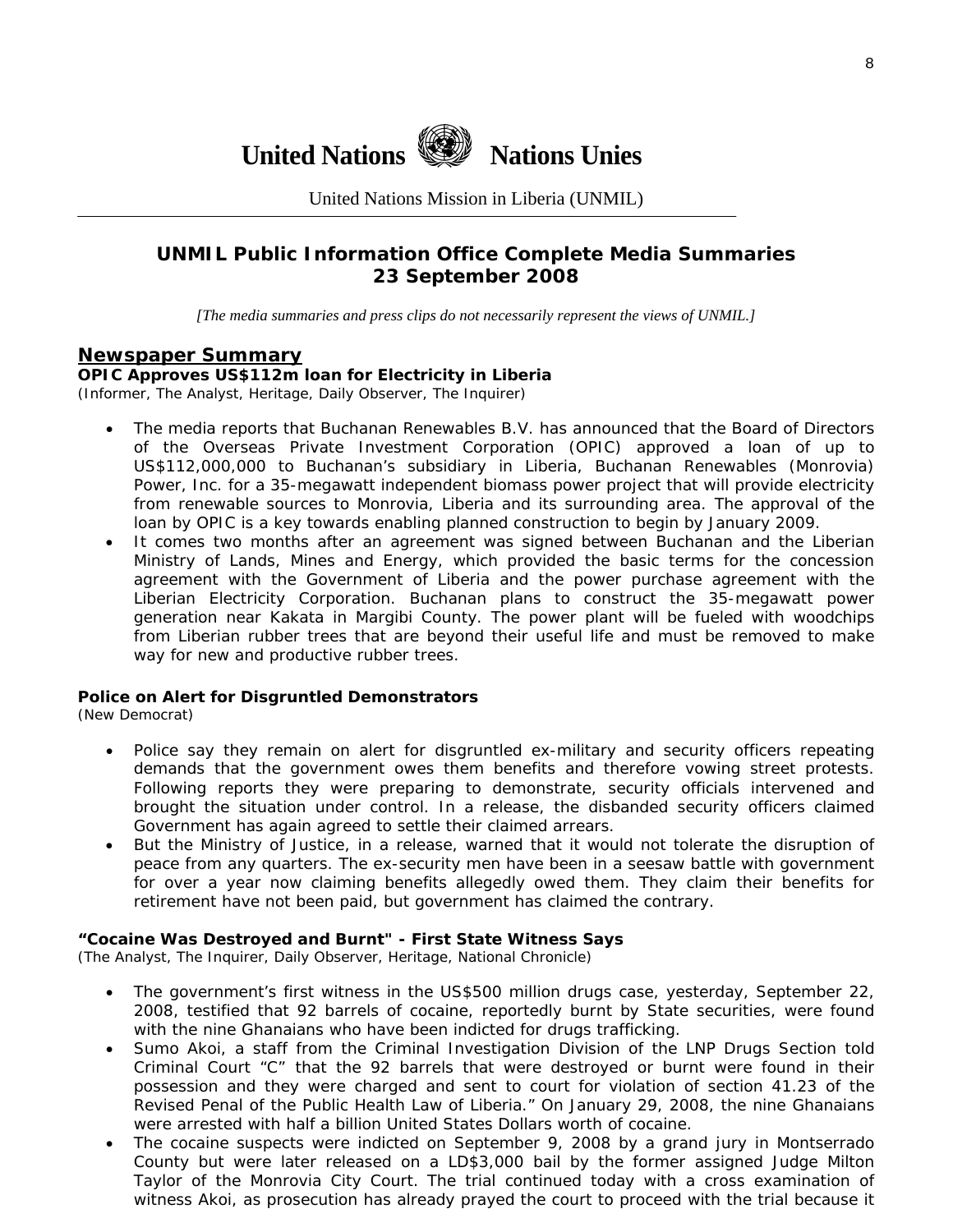is ready to prosecute said case with both witnesses and materials as evidence against the defendants.

#### **Central Bank Moves to Strengthen Banking System**

(Daily Observer, The Inquirer)

- The Central Bank of Liberia(CBL) has announced a number of measures for reform, which it says are intended to strengthen and restore confidence in the banking sector of the country. A Liberian government official gazette published recently, said the CBL, pursuant to its authority under the Financial Institutions Act (FIA), of 1999, and its mandate under the CBL, Act of 1999, specifically consistent with section 39 of the Financial Institutions Act, which concern cooperate governance for financial institutions, is pursuant to the bank's policy statement which, it said was made available to the public earlier this year.
- According to the CBL, the regulation accentuates the obligation of the Board of Directors of banks operating in the country to establish adequate corporate governance practices to ensure the soundness and the integrity of the banking sector.

#### **Senator Indicted for Aggravated Assault**

(National Chronicle, The News, Heritage)

- Grand Bassa County Senator Nathaniel Innis has been finally been indicted for aggravated assault. He was indicted Monday by the grand jury of Montserrado County sitting at the Criminal Court "A" at the Temple of Justice in Monrovia. The Senator was accused this year of allegedly brutalizing his niece who, he claimed, was causing noise in the vicinity in which he lived. But the girl's mother denied the allegation saying her daughter was severely flogged by the Senator and that the girl sustained bruises on her body.
- The Grand Bassa County Legislator blamed the media for fuelling what he termed as a "family matter". Senator Innis indictment was read yesterday in his absence at the Criminal Court based on a true bail from the grand jury of Montserrado County. It can be recalled, in the aftermath of the girl's flogging, the Grand Bassa County Senator blamed "satan and the devil" for brutalizing the girl.

#### **Kiteabo Citizens, Maryland Wood Company in Legal Battle**

(The News)

- Citizens of Kiteabo District in Maryland County have reportedly filed a petition to the 15th Judicial Circuit Court in River Gee County to nullify a 20-year forest lease agreement between them and the Maryland Wood Processing Industry. In their petition the Kiteabo citizens want the court to cancel the agreement because the company has failed to adhere to its terms. The petitioners indicated that they signed a 20-year lease agreement with the company on January 1, 1998 for the company to exploit their forest, provide employment opportunities for the citizens and undertake other infrastructural development in the district.
- As part of the 20 years agreement, the citizens argued the that company should have paid L\$20,000 and US\$3,000 as rental fees for the first five years of the agreement but noted that since 2003 the company has failed to live up to the terms and stipulation of the agreement. The citizens claimed that the company has cut down over 60,000 cubic meters of logs and has not undertaken development projects that were part of the agreement.

#### **Sierra Leoneans Receive Housing Village …Over 2,000 Integrated**

(Daily Observer)

• Sierra Leoneans who fled their homeland amid war in the 90s and sought refuge in Liberia have been provided a housing village. Over 2,000 Sierra Leoneans who opted to stay in Liberia and be integrated in the local community over the weekend had the housing units turned over to them. The Daily Observer reports that though it was not able to get the project cost, the venture was through the joint effort of the Liberian Government, the Liberia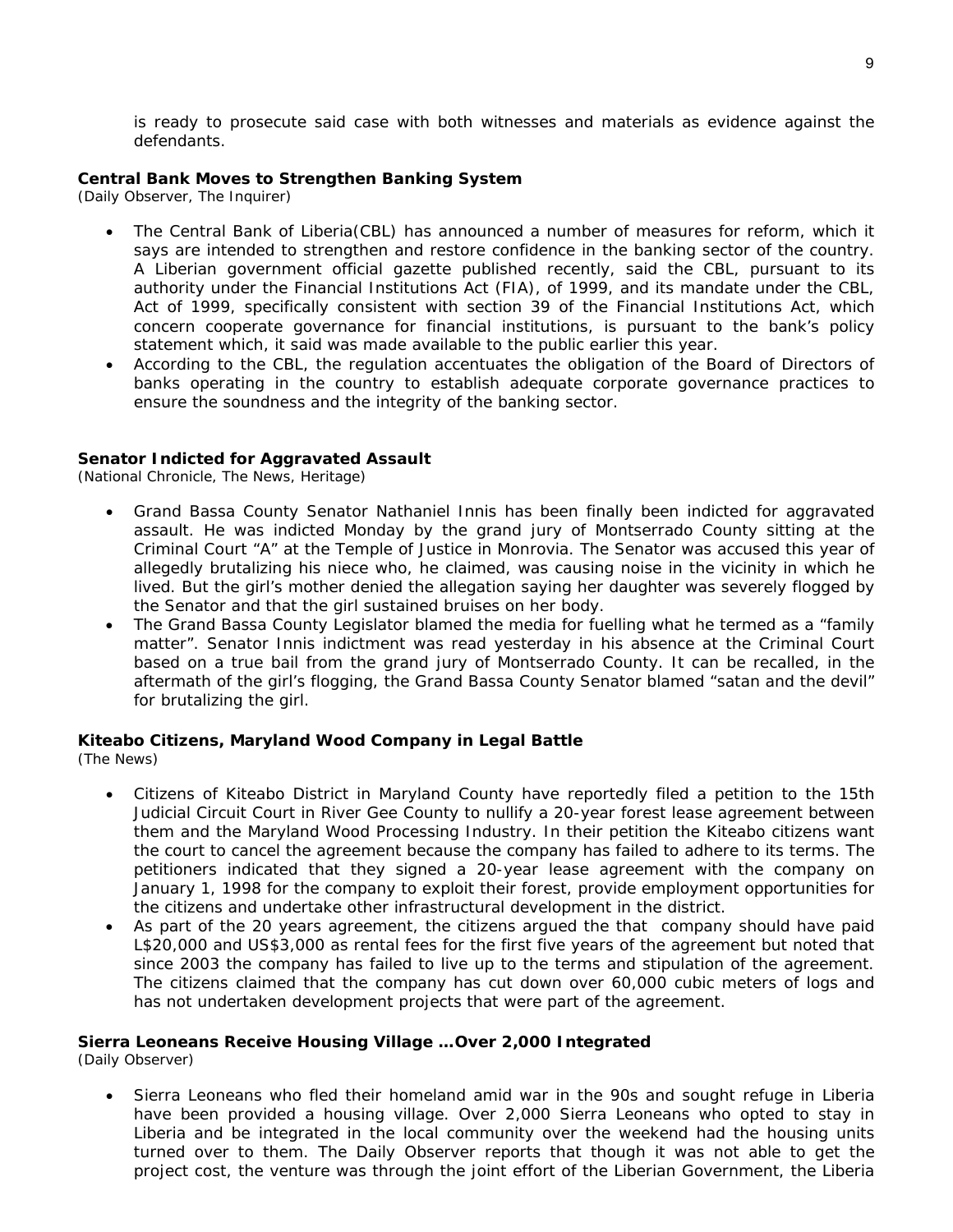Refugee Repatriation and Resettlement Commission (LRRRC) and the United Nations High Commission for Refugee (UNHCR).

# **Radio Summary**

#### **Star Radio** *(News monitored today at 9:00 am)*

#### **Buchanan Renewables gets US\$112m loan to supply electricity in Liberia**

- The Overseas Board of Buchanan Renewables stationed in Grand Bassa County has approved a loan of US\$112m for the company's operations in Liberia.
- The Board of Directors of the Overseas Private Investment Corporation, OPIC, said the loan is intended for the company's biomass project.
- The Vice President of OPIC, Mr. Jim Polan said Buchanan Renewables would build a 50 megawatt that will provide electricity to Monrovia and its surrounding areas.
- Under the funding, Buchanan plans to construct a 35-megawatt power generation plant near Kakata in Margibi County.
- The power plant will be fueled with wood chips from Liberian rubber trees that are beyond their useful life and must be removed to make way for re-planting.
- According to Mr. Polan, the approval reflects the quality of this project and its potential contribution to the economic recovery of Liberia.
- He said OPIC has identified Liberia as one of its highest priorities because of the great strides it has made to restoring democracy after a prolonged civil war.
- President Johnson-Sirleaf welcomed the loan for Buchanan Renewables and repeated the need for the speedy implementation of the project.
- The President reminded officials of the company in the United States that in all that we do, time factor remains crucial.

*(Also reported on Truth F.M. and ELBC)* 

#### **Former RFI, Reuters correspondent testifies against Taylor**

- A former correspondent of Radio France International and Reuters has taken the stand against former detained President, Charles Taylor in The Hague.
- Mr. Stephen Smith said he was humiliated by Taylor's forces in 1990, and later expelled from Liberia by Taylor himself.
- Mr. Smith told the court he covered all sides of the Liberian Civil war from Samuel Doe, Charles Taylor and then to Prince Johnson.
- Mr. Smith is now a professor at the Duke University in America.
- The American Professor said the Sierra Leone civil war was an offspring of the Liberian Civil war.
- Mr. Smith interviewed the accused former Liberian President in Paris in November 2000.
- He said Mr. Taylor in that interview described the Sierra Leone Civil war as a war for diamonds.
- The retired journalist told the court Mr. Taylor blamed the war on the British's desire for diamonds.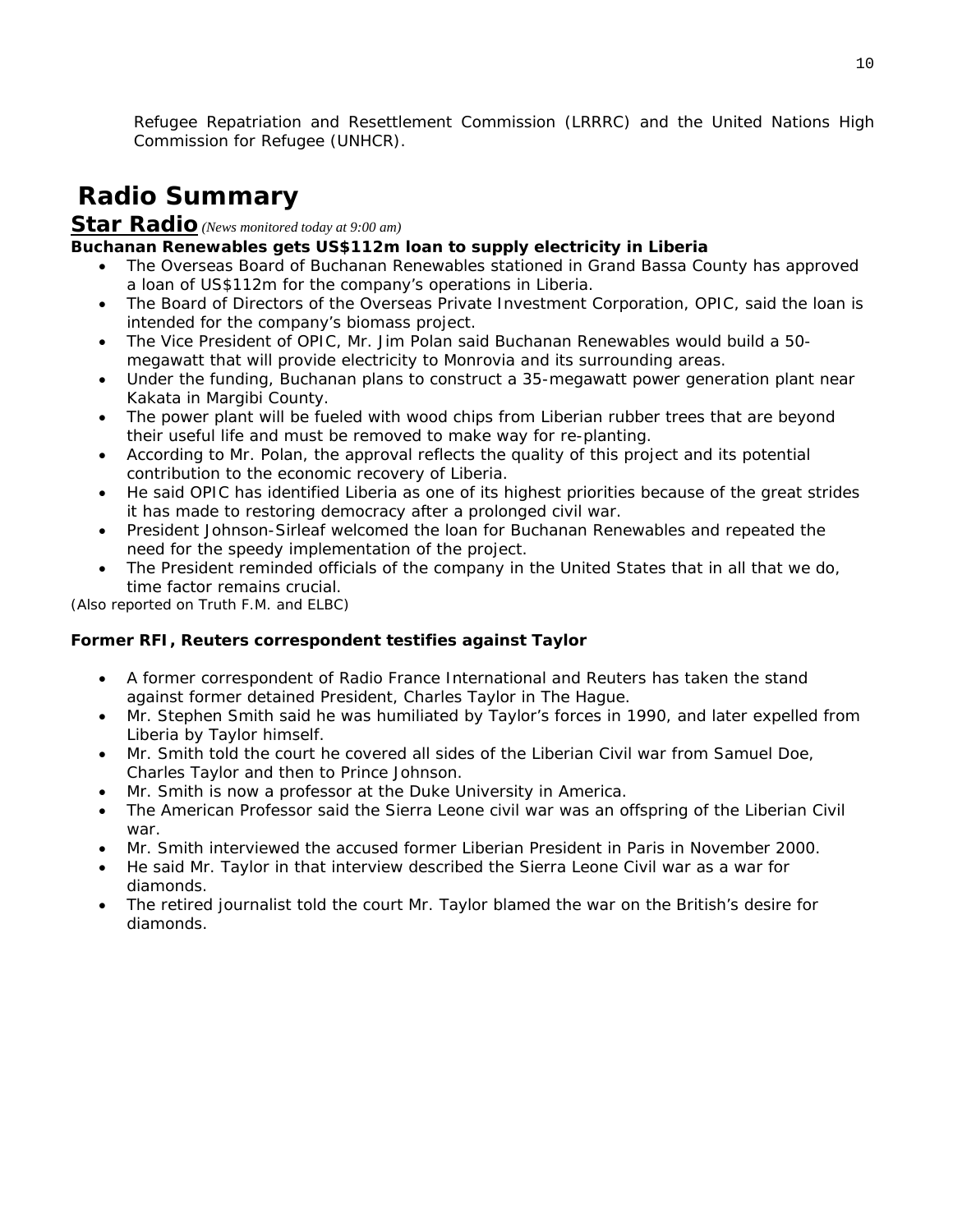## UN News Service (New York) Tuesday, 23 September 2008

#### **UN Blue Helmets Help Spur Recent Progress, General Assembly Hears**

The presence of the United Nations peacekeeping mission in Liberia has been critical to the West African country's progress in revitalizing its economy, rebuilding basic infrastructure, tackling corruption and consolidating peace and security after years of civil war, President Ellen Johnson-Sirleaf told the General Assembly today.

Addressing the opening day of the Assembly's annual high-level debate, Ms. Johnson-Sirleaf - the first democratically elected woman head of State in Africa - said the economic, political and social gains posted by Liberia since the war ended in 2003 are "truly a success story for a country coming out of so much destruction in so short a time."

She noted that Liberian gross domestic product (GDP) rose by 9 per cent last year, numerous schools and health clinics are re-opening or being built, and the once-despised security forces are rapidly modernizing.

Ms. Johnson-Sirleaf said that while the country's people deserved credit for these advances, the support of the international community, led by the UN, has also been vital.

She urged UN Member States to support the continuing mandate of the UN peacekeeping mission, known as UNMIL, "until the peace is properly consolidated, thereby removing the threat of the country relapsing into conflict again as some others before Liberia have experienced."

UNMIL was established by the Security Council in September 2003 to support the implementation of that year's ceasefire agreement, and the President said the ongoing presence of around 11,000 blue helmets contributes to national economic growth by signalling that peace is guaranteed.

"The presence of the UN Mission in Liberia has given hope to the people not to surrender to the threat to peace and development that are represented by the large percentage of unemployed youth who cannot be absorbed by an economy still too weak, in spite of the recorded growth; the large number of excombatants who were not properly re-integrated into society; and the resultant armed robberies and drug and arms-related crimes," the President said.

The current mandate of UNMIL, which had nearly 13,000 troops, police officers and military observers in place as of the end of July, expires on 30 September.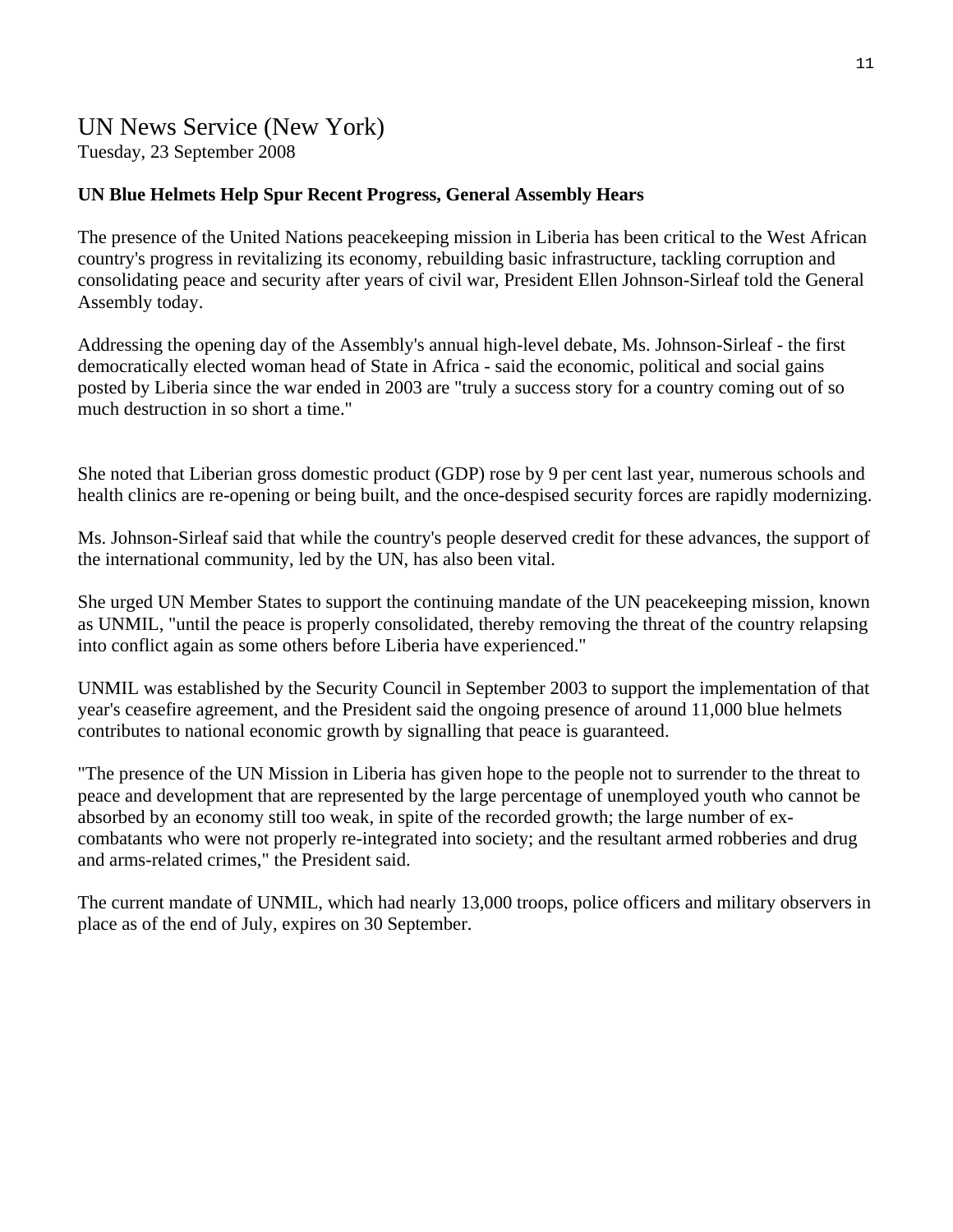## Star Radio (Liberia)

Tuesday, 23 September 2008

#### **Ex-child fighter explains cannibalism in ULIMO-K**

Written by Wellington Geevon Smith

A former child fighter has given account how fighters of the defunct ULIMO-K faction slaughtered and ate eight civilians in Lofa County in 1993.

The ex-child soldier told the truth commission following the group's capture of the area, the fighters divided the civilians into two groups and sent them to go hunt.

He recalled the civilians returned from the forest with only one group bringing animals to the fighters.

The former fighter whose identity was concealed to ensure protection, explained the ULIMO-K fighters ordered the slaughter of the group that did not succeed.

He told the Truth and Reconciliation Commission the civilians including his brother were slaughtered and cooked for consumption.

The former child testified under theme: "Children And The Conflict In Liberia: What Does The Future Hold?"

It is aimed at understanding the impact of the conflict and transitional justice mechanisms on the development of Liberian children and their future.

The Monrovia hearing brings to four regional public hearings for children and panel discussions between the commissioners and children.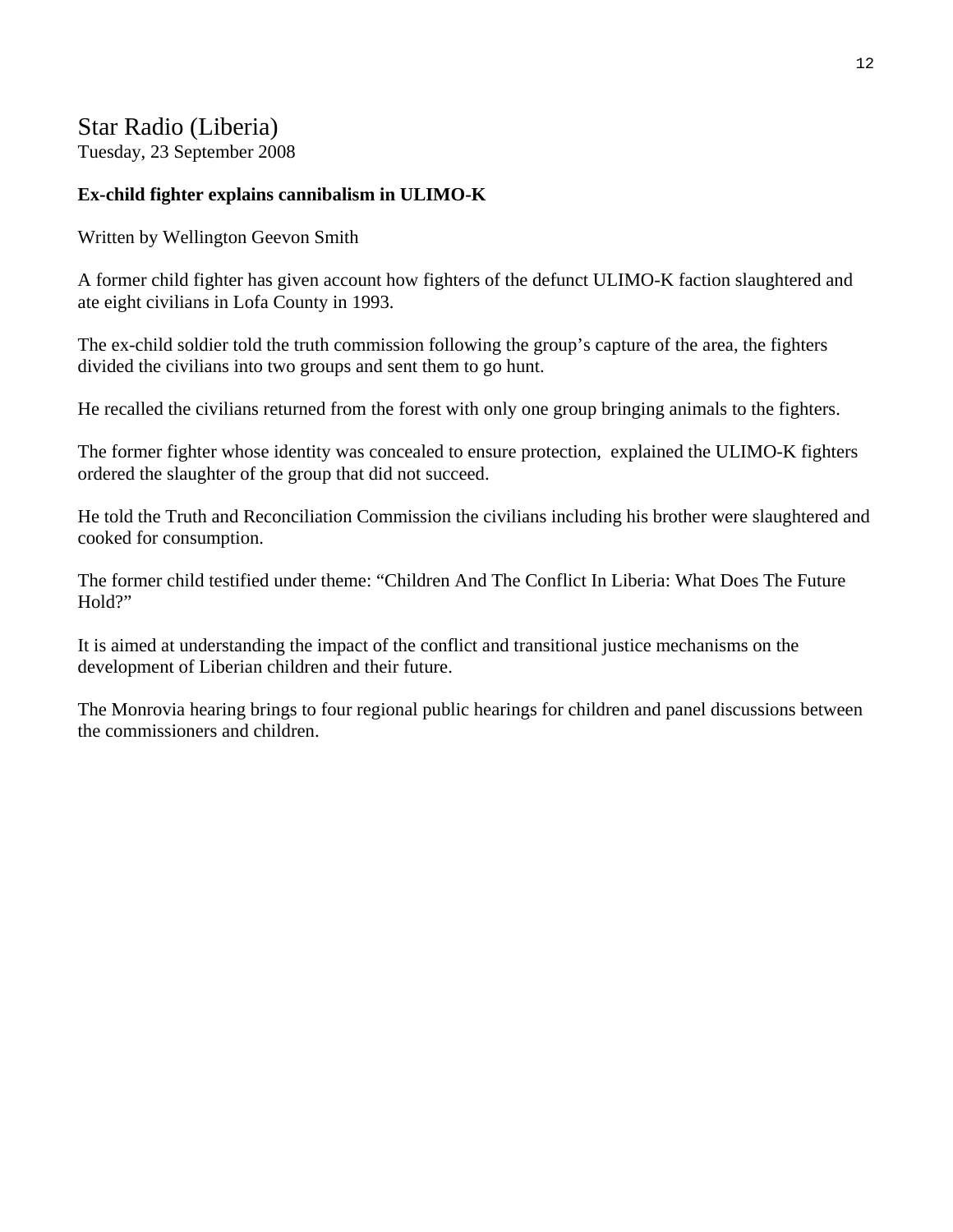## The Inquirer Monday, 22nd September 2008

#### **Ex-Taylor Government Child Combatant Recounts Experience**

A child soldier of the former Charles Taylor government has explained stories of how he was conscripted as a combatant in 2003 and used as an executioner.

 Now 14 years old, the ex child combatant, name withheld explained that at age 9 he was recruited along with other children by former government militia commander Roland Duo around their 72nd, Somalia Drive residence to become bodyguards.

 According to a TRC release, he said they were used by Duo and other commanders to execute captives and to loot stores in and around the Monrovia.

The child soldier was testifying Friday at the Truth and Reconciliation Commission (TRC) of Liberia Thematic Hearing for Children in the south eastern city of Zwedru, Grand Gedeh County.

He recounted stories of how during one of their looting spree, another unit of government militiamen engaged them into a fire fight at a store in downtown Monrovia resulting into the killing of his friend.

The ex-child combatant recalled in 2003 how Mr. Duo cut off the private part in his presence of an alleged rebel LURD combatant who was brought from the frontline in Lofa County.

He said they were given narcotic drugs by the government commander and he regularly maltreated them when he thought they were not following instructions.

In collecting children's experiences of the war and during the hearing, special mechanisms were used to ensure the protection of children throughout the process, one of which was concealing their identities.

Another child witness, now 17 explained how in 2003 his father was mutilated and beheaded in his presence when he refused to be recruited into Taylor government militia in Greenville, Sinoe County.

He recounted that after his father was beheaded he was disembowel and his intestines used as string to mount a gate by the fighters.

With blood streaming from his father's lifeless head, he said, he was threatened by the fighters with death and commanded to carry the head around the town.

"They chop, chop my father all over his body and then they cut off his head. I was crying and crying and then the man said I should take the head.

Blood was coming from the head, but I took it because I was scared before they killed me. Then they opened his stomach and took off his intestine and they used it to make their gate," he said.

A female witness now 18 explained how in 2003 following the capture of Pleebo, Maryland County, a commander of the defunct MODEL rebel group forcibly took her from the abode of her parents at the age 13 and made her his wife.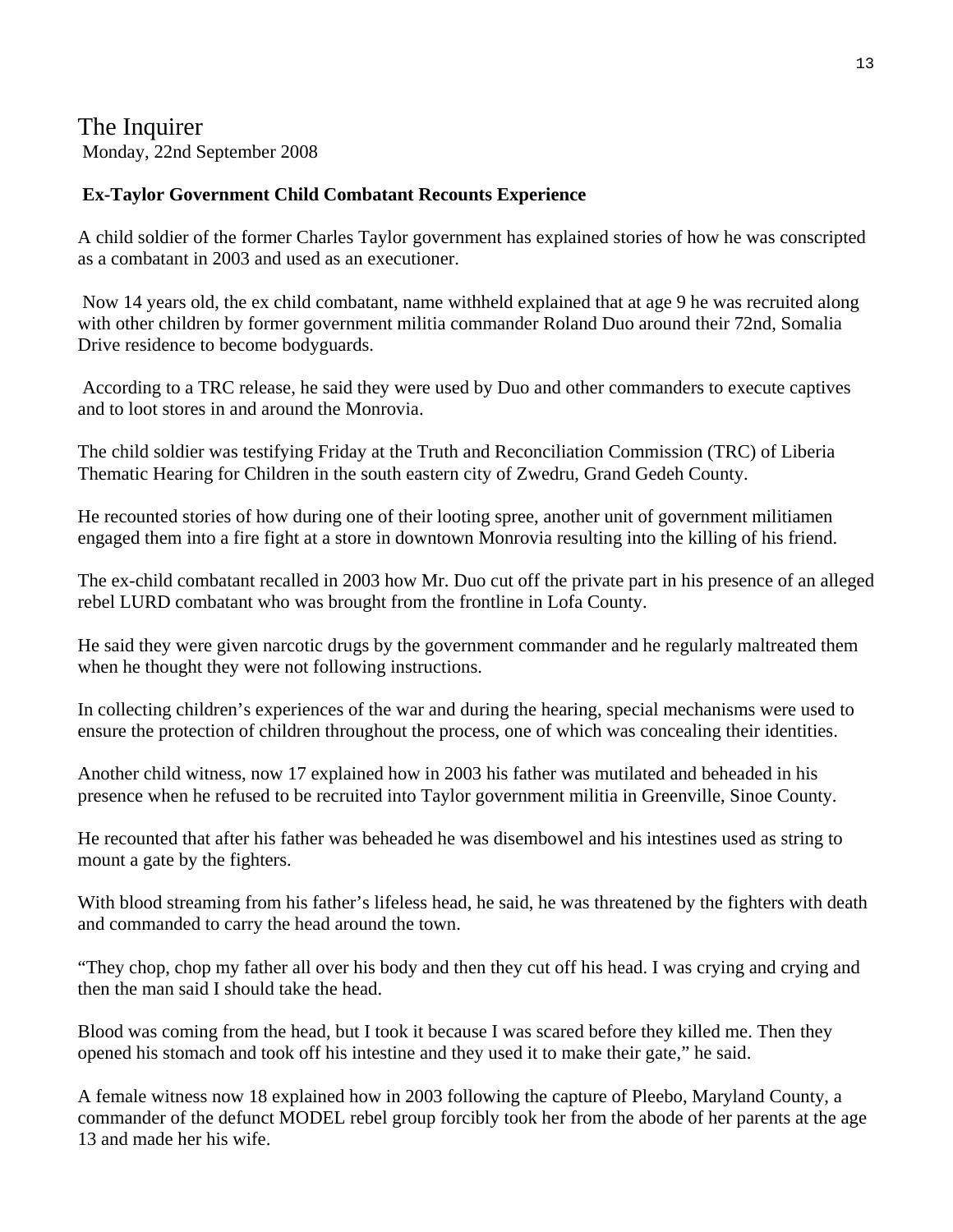She said the commander only identified as "Bullet Dancer" singled her out from a crowd of local inhabitants ordered to come out of their homes following the captured of the town and he carried her to his residence where he regularly had sexual intercourse with her.

She explained that attempts by her parents to reclaim her from the commander led to threats on their lives.

The hearing under theme: "Children And The Conflict In Liberia: What Does The Future Hold?" is aimed at understanding the impact of the conflict and transitional justice mechanisms on the development of Liberian children and their future.

Already the commission has conducted three regional public hearings for children and three panel discussions between the commissioners and children in Zwedru, Grand Gedeh County, Tubmanburg, Bomi County and Friday in Zwedru.

During the hearing in Zwedru several children who were direct victims of the Liberian conflict testified followed by a panel discussion with commissioners of the TRC.

The hearing brought together hundreds of students, local residents and child protection agencies.

Witnesses testifying were drawn from Maryland, Grand Kru, Sinoe, River Gee and Grand Gedeh Counties.

To conform to international standards and to achieve its objectives the commission has been organizing and holding the children hearings in collaboration with UNICEF and the National Child Protection Network (NCPN), a consortium of Child Protection Agencies (CPA).

The TRC was agreed upon in the August 2003 peace agreement and created by the TRC Act of 2005.

The TRC was established to "promote national peace, security, unity and reconciliation," and at the same time make it possible to hold perpetrators accountable for gross human rights violations and violations of international humanitarian law that occurred in Liberia between January 1979 and October 2003.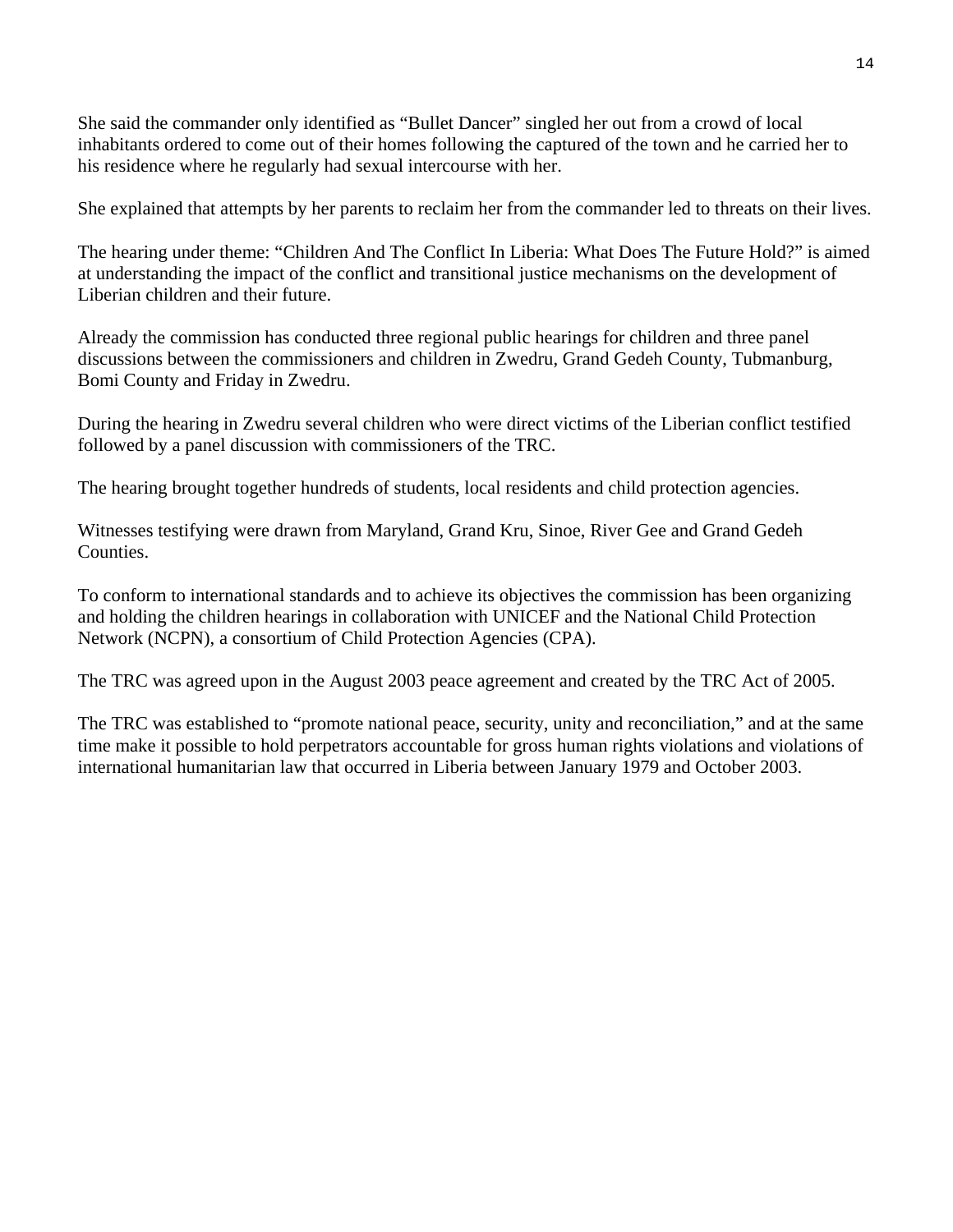Voice of America Wednesday, 24 September 2008

#### **Paris May Support a Freeze of ICC Indictment of Sudan President Bashir**

By Peter Clottey Washington, D.C.

A possible International Criminal Court (ICC) arrest warrant against Sudan's President Omar al-Bashir took another turn after French President Nicholas Sarkozy reportedly said Paris might support freezing the indictment. President Sarkozy reportedly told the United Nations General Assembly yesterday (Tuesday) that his country would support freezing the possible ICC indictment if Khartoum radically changes its policies over the troubled Darfur region. This comes after the ICC chief prosecutor Louis Moreno Ocampo seeks support from the United Nations and the African Union to put Sudan's President on trial for war crimes.

There is, however, a growing debate at the United Nations over whether the Security Council should defer the Sudan probe. Fouead Hikmat is the project director for the Horn of Africa of the International Crisis group. He tells reporter Peter Clottey from the Sudanese capital, Khartoum that it was about time that Sudan's government changes its approach on the Darfur crisis.

"I think starting with a working assumption here in response to what President Sarkozy said today, I think the assumption is that the government of Sudan and in particular the ruling National Congress Party (NCP) that it needs radical change by first of all to agree to engage with the International Criminal Court, which is very, very important, otherwise if they do refuse to engage the International Criminal Court then there is no foundation for a radical change as far as the policies regarding the settlement in Darfur," Hikmat noted.

He said Paris' announcement should be a catalyst for the ruling party to change its stance on the Darfur crisis.

"I could understand that if we unpack the question of President Sarkozy, it means that first of all the NCP should accept and engage the International Criminal Court, that is to respond legally to it and in other words to try to create the conditions for a sustainable settlement of the conflict of Darfur, which then creates an argument to invoke article 16," he said.

Article 16 of the International Criminal Court's statute permits the United Nations Security Council to freeze ICC indictments for up to one year.

Hikmat said the Darfur crisis and its ensuing controversy about a possible indictment of Sudan's President Bashir is a complicated issue to deal with.

"I don't think it is a very straight forward issue like that because the issues are complex. And I always do believe that when problems are complex you can't solve them by simple solutions. By definition, I think the solutions have to be complex so that they can address the multiple layers and the multiple factors make that problem," Hikmat pointed out.

He said there was a need for enthusiasm and confidence building measures among all the stakeholders in the Darfur crisis.